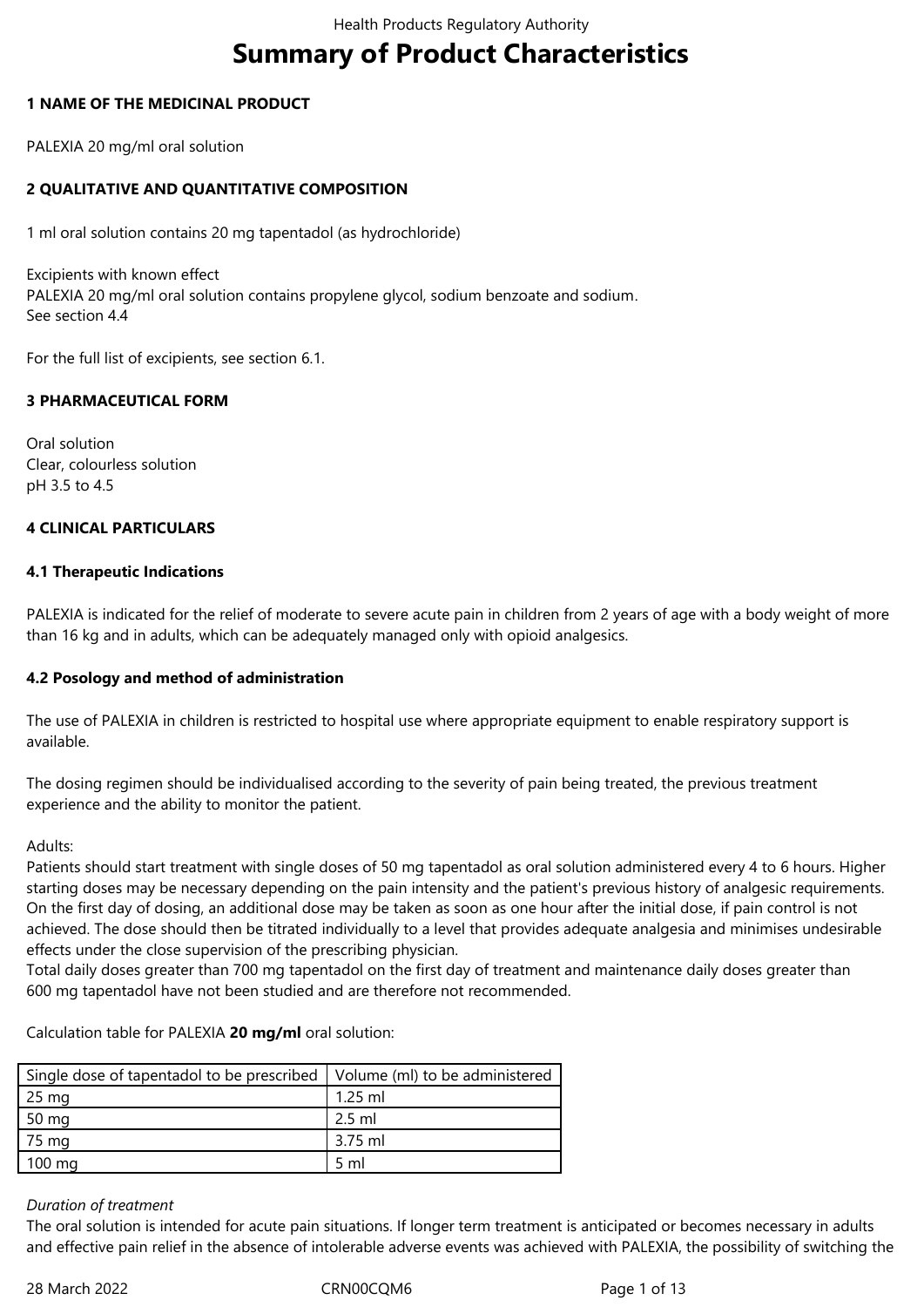patient to therapy with PALEXIA prolonged release formulation should be considered. As with all symptomatic treatments, the continued use of tapentadol must be evaluated on an ongoing basis.

## *Discontinuation of treatment*

Withdrawal symptoms could occur after abrupt discontinuation of treatment with tapentadol(see section 4.8). When a patient no longer requires therapy with tapentadol, it may be advisable to taper∟the dose gradually to prevent symptoms of withdrawal.

## *Special population*

## *Renal Impairment*

In patients with mild or moderate renal impairment a dosage adjustment is not required (see section 5.2). PALEXIA has not been studied in controlled efficacy trials in patients with severe renal impairment, therefore the use in this population is not recommended (see sections 4.4 and 5.2).

## *Hepatic Impairment*

In patients with mild hepatic≟impairment a dosage adjustment is not required (see section 5.2).

PALEXIA should be used with caution in patients with moderate hepatic≟impairment. Treatment in these patients should be initiated at 25 mg tapentadol as oral solution and not be administered more frequently than once every 8 hours. At initiation of therapy a daily dose greater than 150 mg tapentadol is not recommended. Further treatment should reflect maintenance of analgesia with acceptable tolerability, to be achieved by either shortening or lengthening the dosing interval (see sections 4.4 and≙5.2).

PALEXIA has not⊇been studied≟in patients with severe hepatic≟impairment and therefore, use≟in this population is not recommended≙(see≙sections≙4.4≙and≙5.2).

## *Elderly Patients (persons aged 65 years and over)*

In general, a dose adaptation in elderly patients is not required. However, as elderly patients are more likely to have decreased renal and hepatic function, care should be≀taken in dose selection as recommended (see sections 4.2 and 5.2).

## *Paediatric population*

Dose recommendation for children is dependent on age and body weight:

For children and adolescents from 2 years to less than 18 years the recommended single dose is 1.25 mg per kg body weight every 4 hours.

The maximum dose per day is 7.5 mg per kg body weight (6 x single dose).

The maximum dose for children and adolescents with a high BMI (body mass index) must not exceed the calculated maximum dose for a body weight at the 97.5 percentile for the given age.

Dose reductions may be considered over time as acute pain decreases.

Dose recommendation for children with a body weight of more than 16 kg (PALEXIA 20 mg/ml oral solution)

| 2 years to less than 18 years.<br>body weight of more than 16 kg |           |                  |                  |                  |
|------------------------------------------------------------------|-----------|------------------|------------------|------------------|
| 1.25 mg/kg every 4 hours                                         |           |                  |                  |                  |
| PALEXIA 20mg/ml oral solution (dosing with provided 5 ml         |           |                  |                  |                  |
| pipette)                                                         |           |                  |                  |                  |
| kg (body weight)                                                 |           | ml (Dose Volume) | kg (body weight) | ml (Dose Volume) |
| $16.1 - 17.5$                                                    |           | 1.0              | $49.6 - 51.1$    | 3.1              |
| $17.6 - 19.1$                                                    |           | 1.1              | $51.2 - 52.7$    | 3.2              |
| $19.2 - 20.7$                                                    |           | 1.2              | $52.8 - 54.3$    | 3.3              |
| $20.8 - 22.3$                                                    |           | 1.3              | $54.4 - 55.9$    | 3.4              |
| $22.4 - 23.9$                                                    |           | 1.4              | $56.0 - 57.5$    | 3.5              |
| $24.0 - 25.5$                                                    |           | 1.5              | $57.6 - 59.1$    | 3.6              |
| $25.6 - 27.1$                                                    |           | 1.6              | $59.2 - 60.7$    | 3.7              |
| $27.2 - 28.7$                                                    |           | 1.7              | $60.8 - 62.3$    | 3.8              |
| $28.8 - 30.3$                                                    |           | 1.8              | $62.4 - 63.9$    | 3.9              |
| $30.4 - 31.9$                                                    |           | 1.9              | $64.0 - 65.5$    | 4.0              |
| $32.0 - 33.5$                                                    |           | 2.0              | $65.6 - 67.1$    | 4.1              |
| $33.6 - 35.1$                                                    |           | 2.1              | $67.2 - 68.7$    | 4.2              |
| $35.2 - 36.7$                                                    |           | 2.2              | $68.8 - 70.3$    | 4.3              |
| 28 March 2022                                                    | CRN00CQM6 |                  | Page 2 of 13     |                  |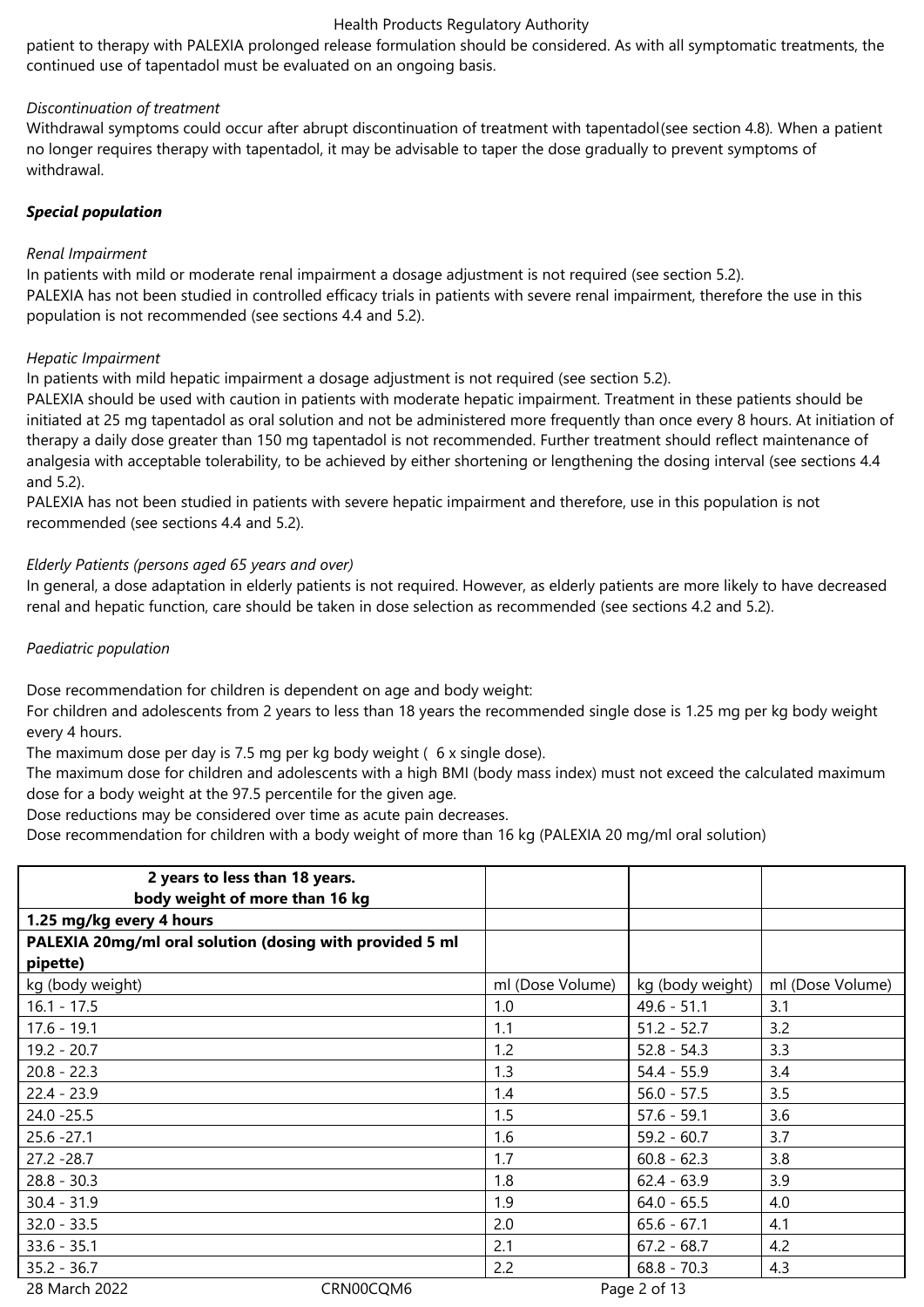| $36.8 - 38.3$ | 2.3 | 70.4 - 71.9 | 4.4 |
|---------------|-----|-------------|-----|
| $38.4 - 39.9$ | 2.4 | 72.0 - 73.5 | 4.5 |
| $40.0 - 41.5$ | 2.5 | 73.6 - 75.1 | 4.6 |
| $41.6 - 43.1$ | 2.6 | 75.2 - 76.7 | 4.7 |
| 43.2 - 44.7   | 2.7 | 76.8 - 78.3 | 4.8 |
| $44.8 - 46.3$ | 2.8 | 78.4 - 79.9 | 4.9 |
| 46.4 - 47.9   | 2.9 | $\geq 80.0$ | 5.0 |
| 48.0 - 49.5   | 3.0 |             |     |

PALEXIA 20 mg/ml is not recommended for children with a body weight of 16 kg or less due to the high concentration of tapentadol.

The safety and efficacy of PALEXIA in children younger than 2 years have not yet been established. Currently available data are described in section 5.1 and 5.2 but no recommendation on a posology can be made for children younger than 2 years.

## *Duration of treatment*

The oral solution is intended for acute pain situations. As with all symptomatic treatments, the continued use of tapentadol must be evaluated on an ongoing basis.In children the duration of treatment should not exceed 3 days as safety and efficacy of longer treatment are not yet available.

# *Discontinuation of treatment*

Withdrawal symptoms could occur after abrupt discontinuation of treatment with tapentadol (see section 4.8). When a patient no longer requires therapy with tapentadol, it may be advisable to taper the dose gradually to prevent symptoms of withdrawal.

# *Renal Impairment*

PALEXIA has not been studied in children and adolescents with renal impairment, therefore the use in this population is not recommended (see sections 4.4 and 5.2).

## *Hepatic Impairment*

PALEXIA has not been studied in children and adolescents with hepatic≟impairment, therefore the use≟in this population is not recommended (see sections 4.4 and 5.2).

# **Method of administration**

PALEXIA is for oral use.

PALEXIA can be taken with or without food.

PALEXIA can be≀taken either undiluted or diluted≀in water or any non-alcoholic drink. There is a dosing pipette with an attached adaptor in the pack which is recommended to be used to take the exact volume needed from the bottlecorresponding to the prescribed single dose of tapentadol.

PALEXIA may be administered through a nasogastric≀tube made of polyurethane, silicone, or polyvinyl chloride (these materials were tested and showed no interactions or degradation of tapentadol).

# **4.3 Contraindications**

PALEXIA is contraindicated

- in patients with hypersensitivity to tapentadol or to any of the excipients listed in section 6.1
- in situations where active substances with mu-opioid receptor agonist activity are contraindicated, i.e. patients with significant respiratory depression (in unmonitored settings or the absence of resuscitative equipment), and patients with acute or severe bronchial asthma or hypercapnia
- in any patient who has or is suspected of having paralytic ileus
- in patients with acute intoxication with alcohol, hypnotics, centrally acting analgesics, or psychotropic active substances (see section 4.5)

## **4.4 Special warnings and precautions for use**

28≙March≙2022 CRN00CQM6 Page≙3≙of≙13 *Potential for Abuse and Addiction/ Dependence Syndrome* PALEXIA has a potential for abuse and addiction. This should be considered when prescribing or dispensing PALEXIA in situations where there is concern about an increased risk of misuse, abuse, addiction, or diversion.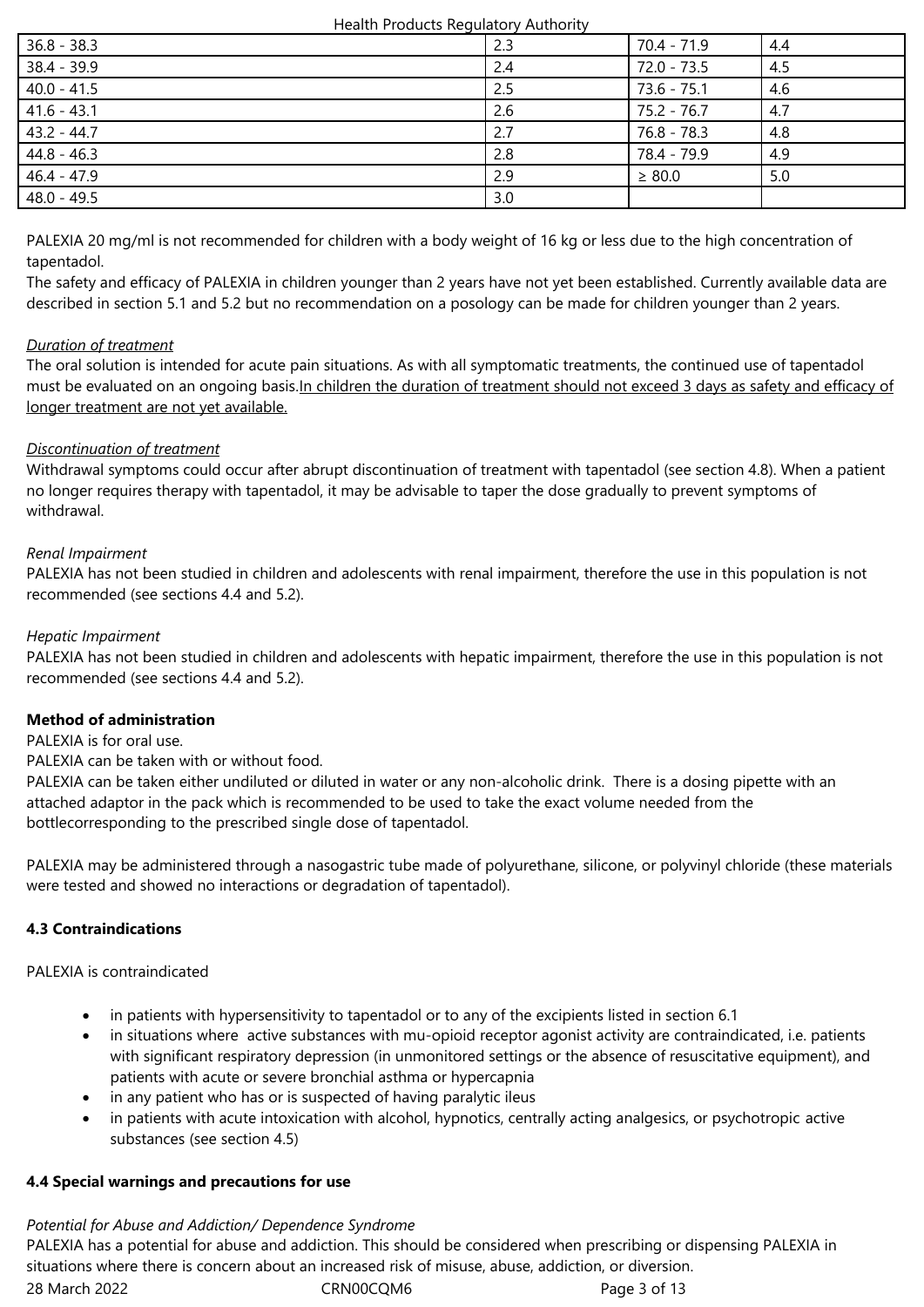All patients treated with active substances that have mu-opioid receptor agonist activity should be carefully monitored for signs of abuse and addiction.

## *Risk from concomitant use of sedating medicinal products such as benzodiazepines or related substances*

Concomitant use of PALEXIA and sedating medicinal products such as benzodiazepines or related substances may result in sedation, respiratory depression, coma and death. Because of these risks, concomitant prescribing with these sedating medicinal products should be reserved for patients for whom alternative treatment options are not possible. If a decision is made to prescribe PALEXIA concomitantly with sedating medicinal products, the reduction of dose of one or both agents should be considered and the duration of the concomitant treatment should be as short as possible.

The patients should be followed closely for signs and symptoms of respiratory depression and sedation. In this respect, it is strongly recommended to inform patients and their caregivers to be aware of these symptoms (see section 4.5).

#### *Respiratory Depression*

At high doses or in mu-opioid receptor agonist sensitive patients, PALEXIA may produce dose-related respiratory depression. Therefore, PALEXIA should be administered with caution to patients with≟impaired respiratory functions. Alternative non-mu-opioid receptor agonist analgesics should be considered and PALEXIA should be employed only under careful medical supervision at the lowest effective dose in such patients. If respiratory depression occurs, it should be treated as any mu-opioid receptor agonist-induced respiratory depression (see section 4.9).

#### *Head Injury and Increased Intracranial Pressure*

PALEXIA should not be used in patients who may be particularly susceptible to the intracranial effects of carbon dioxide retention such as those with evidence of increased intracranial pressure, impaired consciousness, or coma. Analgesics with mu-opioid receptor agonist activity may obscure the clinical course of patients with head injury. PALEXIA should be used with caution in patients with head injury and brain tumors.

#### *Seizures*

PALEXIA has not been systematically evaluated in patients with a seizure disorder, and such patients were excluded from clinical trials. However, like other analgesics with mu-opioid agonist activity PALEXIA is not recommended in patients with a history of a seizure disorder or any condition≀that would put≀the patient at risk⊇of seizures. In addition, tapentadol may increase the seizure risk in patients taking other medicinal products that lower the seizure threshold (see section 4.5).

## *Renal Impairment*

PALEXIA has not been studied in controlled efficacy trials≀in patients with severe renal impairment, therefore the use in this population is not recommended (see section 4.2 and 5.2).

## *Hepatic Impairment*

Subjects with mild and moderate hepatic impairment showed a 2-fold and 4.5-fold increase in systemic exposure, respectively, compared with subjects with normal hepatic function. PALEXIA should be used with caution≟in patients with moderate hepatic impairment (see section 4.2 and 5.2), especially upon initiation of treatment.

PALEXIA has not been studied in patients with severe hepatic≟impairment and therefore, use in this population is not recommended (see sections 4.2 and 5.2).

## *Use in Pancreatic/Biliary Tract Disease*

Active substances with mu-opioid receptor agonist activity may cause spasm of the sphincter of Oddi. PALEXIA should be used with caution in patients with biliary tract disease, including acute pancreatitis.

#### *Sleep-related breathing disorders*

Opioids can cause sleep-related breathing disorders including central sleep apnea (CSA) and sleep-related hypoxemia. Opioid use increases the risk of CSA in a dose-dependent fashion. In patients who present with CSA, consider decreasing the total opioid≙dosage.

## *Mixed opioid agonists/antagonists*

Care should be taken when combining PALEXIA with mixed mu-opioid agonist/antagonists (like pentazocine, nalbuphine) or partial mu-opioid agonists (like buprenorphine). In patients maintained on buprenorphine for the treatment of opioid dependence, alternative treatment options (like e.g. temporary buprenorphine discontinuation) should be considered, if administration of full mu-agonists (like tapentadol) becomes necessary in acute pain situations. On combined use with buprenorphine, higher dose requirements for full mu-receptor agonists have been reported and close monitoring of adverse events such as respiratory depression is required in such circumstances.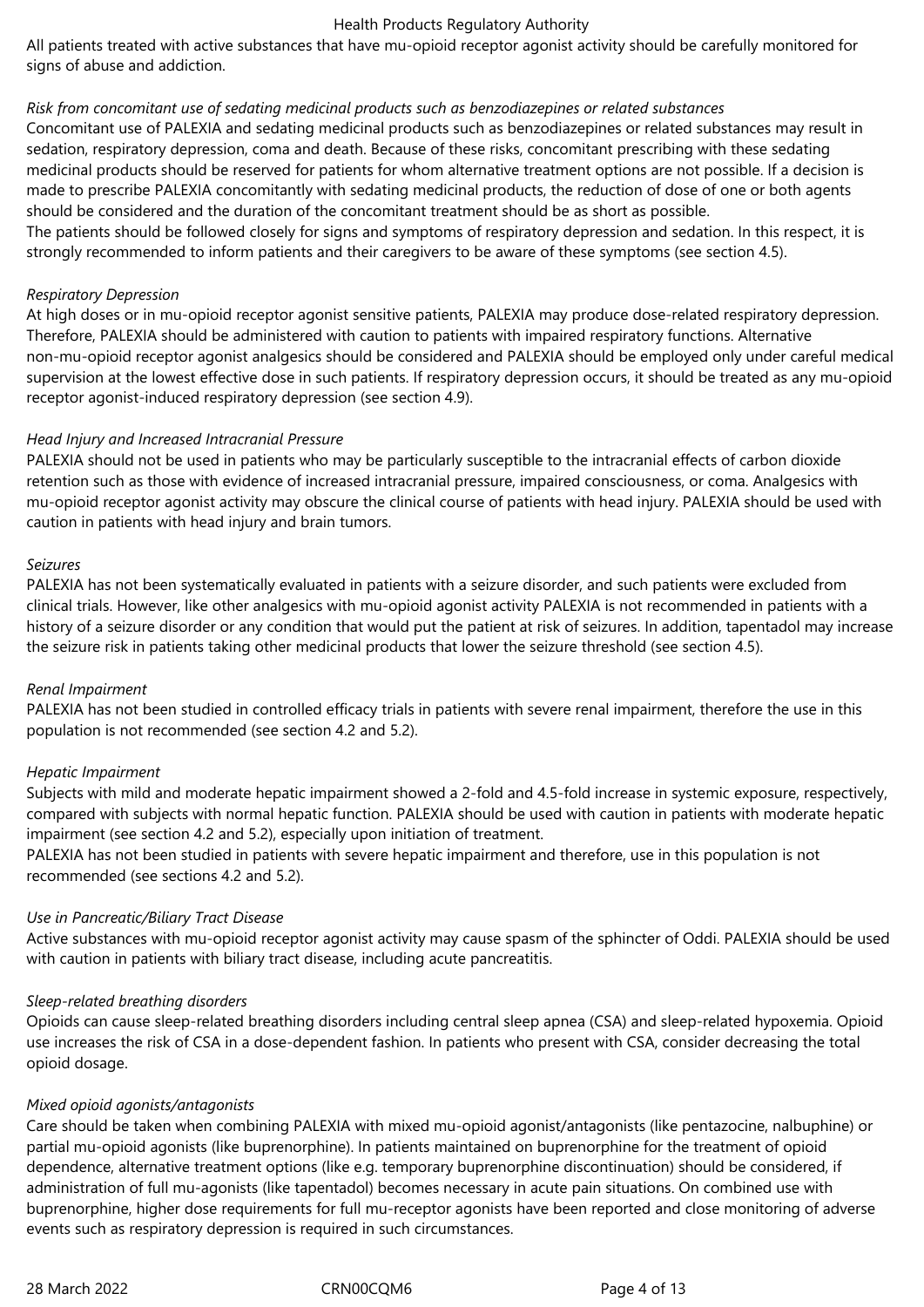## **PALEXIA 20 mg/ml contains sodium benzoate,propylene glycol and sodium**

This medicine contains 5.9 mg≀sodium benzoate≀in 5 ml solution (maximum single dose) which is

equivalent to 1.18 mg/ml. Benzoate salt may increase jaundice (yellowing of the skin and eyes) in newborn babies (up to 4 weeks old).

This medicine contains 10 mg propylene glycol per 5 ml solution (maximum single dose) which is equivalent to 2 mg/ml. This medicine contains less than 1 mmol sodium (23 mg) per maximum single dose, that is to say essentially 'sodium-free'.

## Paediatric population

The same warnings and precautions for use of PALEXIA apply for children, with following additional considerations:

PALEXIA has not been studied in children and adolescents with renal or hepatic≟impairment, therefore the use in this population is not recommended (see sections 4.2 and 5.2).

PALEXIA is not recommended in children aged below 2 years (see section 4.1)

PALEXIA is not recommended in children with a body weight of 16 kg or less (see section 4.2)

PALEXIA has not been systematically evaluated in children and adolescent with obesity, therefore, paediatric patients with obesity should be extensively monitored and the recommended maximum dose for the age should not be exceeded.

PALEXIA is intended for use in acute pain, and was therefore investigated in short-term treatment. Thus, no long-term safety data in children (e.g. for growth or development) are available.

## **4.5 Interaction with other medicinal products and other forms of interactions**

## *Sedative medicines such as benzodiazepines or related drugs*

The concomitant use of PALEXIA with sedating medicinal products such as benzodiazepines or other respiratory or CNS depressants (other opioids, antitussives or substitution treatments, barbiturates, antipsychotics, H1-antihistamines, alcohol) increases the risk of sedation, respiratory depression, coma and death because of additive CNS depressant effect. Therefore, when a combined therapy of PALEXIA with a respiratory or CNS depressant is contemplated, the reduction of dose of one or both agents should be considered and the duration of the concomitant use should be limited (see section 4.4).

## *Mixed opioid agonists/antagonists*

Care should be taken when combining PALEXIA with mixed mu-opioid agonist/antagonists (like pentazocine, nalbuphine) or partial mu-opioid agonists (like buprenorphine) (see also section 4.4).

PALEXIA can induce convulsions and increase the potential for selective serotonin reuptake inhibitors (SSRIs), serotonin-norepinephrine reuptake inhibitors (SNRIs), tricyclic antidepressants, antipsychotics and other medicinal products that lower the seizure threshold to cause convulsions.

There have been reports of serotonin syndrome≀in a temporal connection with the therapeutic use of tapentadol in combination with serotoninergic medicinal products such as selective serotonin re-uptake inhibitors (SSRIs),serotonin-norepinephrine≙reuptake≙inhibitors≙(SNRIs)≙and≙tricyclic≙antidepressants. Serotonin syndrome is likely when one of the following is observed:

- Spontaneous clonus
- Inducible or ocular clonus with agitation or diaphoresis
- Tremor and hyperreflexia
- Hypertonia and body temperature > 38°C and inducible ocular clonus.

Withdrawal of the serotoninergic medicinal products usually brings about a rapid improvement. Treatment depends on the nature and severity of the symptoms.

The major elimination pathway for tapentadol is conjugation with glucuronic acid mediated via uridine diphosphate transferase (UGT) mainly UGT1A6, UGT1A9 and UGT2B7 isoforms. Thus, concomitant administration with strong inhibitors of these isoenzymes (e.g. ketoconazole, fluconazole, meclofenamic acid) may lead to increased systemic exposure of tapentadol (see section 5.2).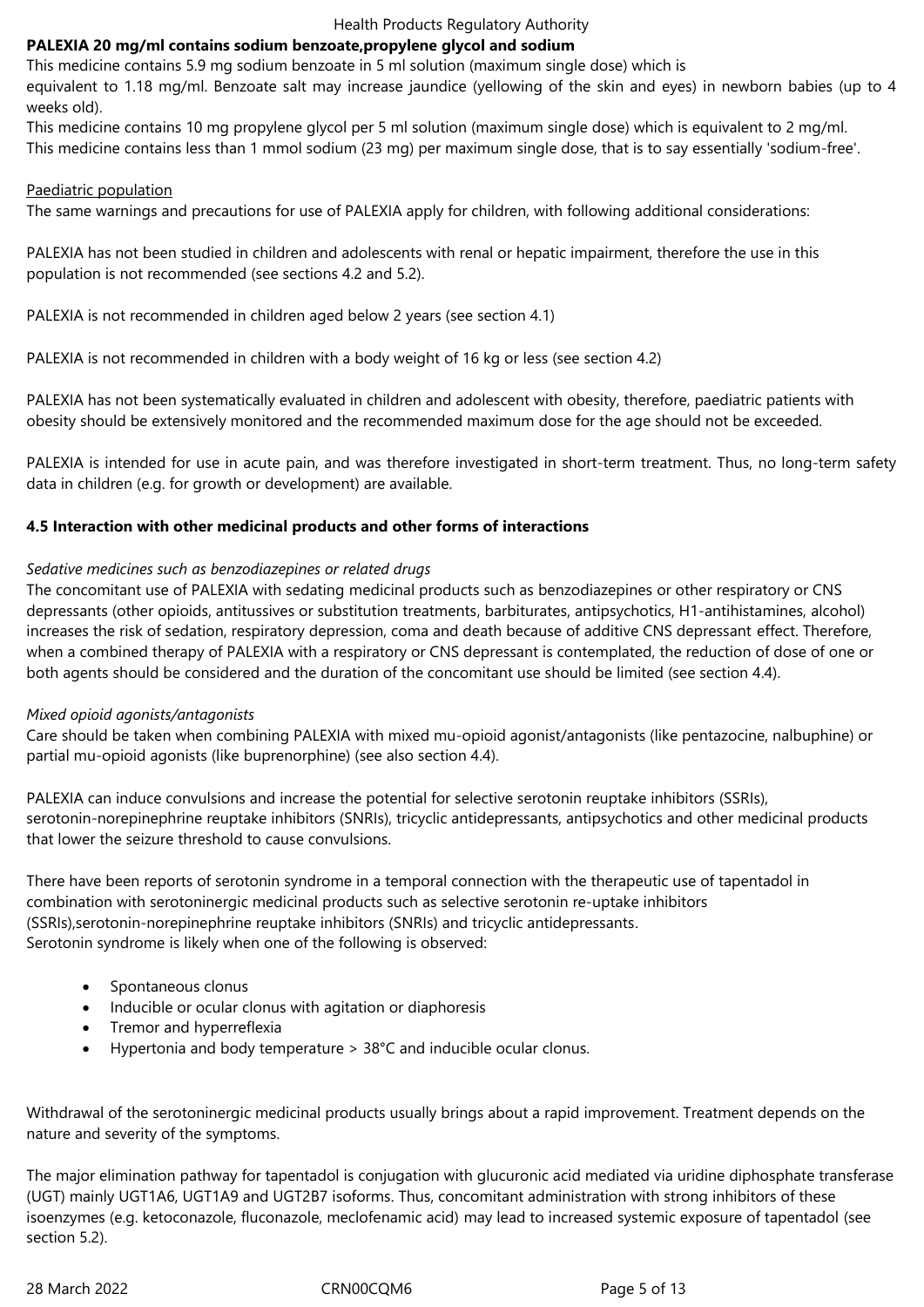Due to the major elimination pathway being glucuronide conjugation the potential for interactions in adults is low.

Additionally, *in vitro*, tapentadol was found not to induce or inhibit any of the main CYP enzymes, including CYP3A4.

For patients on tapentadol treatment, caution should be exercised if concomitant drug administration of strong enzyme inducing drugs (e.g. rifampicin, phenobarbital, St John's Wort (hypericum perforatum)) starts or stops, since this may lead to decreased efficacy or risk for adverse effects, respectively.

Treatment with PALEXIA should be avoided in patients who are receiving monoamine oxidase (MAO) inhibitors or who have taken them within the last 14 days due to potential additive effects on synaptic noradrenaline concentrations which may result in≙adverse≙cardiovascular≙events, *such as hypertensive crisis*.

## *Paediatric population*

Due to the major elimination pathway being glucuronide conjugation the potential for≀interactions≀in children aged more than 5 months is low (see section 4,2).

## **4.6 Fertility, pregnancy and lactation**

## *Pregnancy*

There is very limited amount of data from the use in pregnant women.

Studies in animals have not shown teratogenic effects. However, delayed development and embryotoxicity were observed at doses resulting in exaggerated pharmacology (mu-opioid-related CNS effects related to dosing above the therapeutic range). Effects on the postnatal development were already observed at the maternal NOAEL (see section 5.3).

PALEXIA should be used during pregnancy only≀if the potential benefit justifies the potential risk to the foetus. Long-term maternal use of opioids during pregnancy coexposes the fetus. The newborn may experience subsequent neonatal withdrawal syndrome (NOWS). Neonatal opioid withdrawal syndrome can be life-threatening if not recognized and treated. An antidote for the newborn should be readily available.

## *Labour and Delivery*

The effect of tapentadol on labour and delivery in humans is unknown. PALEXIA is not recommended for use in women during and immediately before labour and delivery. Due to the mu-opioid receptor agonist activity of tapentadol, new-born infants whose mothers have been taking tapentadol should be monitored for respiratory depression.

## *Breast-feeding*

There is no information on the excretion of tapentadol in human milk. From a study in rat pups suckled by dams dosed with tapentadol it was concluded that tapentadol is excreted in milk (see section 5.3). Therefore, a risk to the suckling child cannot be excluded. PALEXIA should not be used during breast feeding.

## *Fertility*

No human data on the effect of PALEXIA on fertility are available. In a fertility and early embryonic development study, no effects on reproductive parameters were observed in male or female rats (see section 5.3).

## **4.7 Effects on ability to drive and use machines**

PALEXIA may have major influence on the ability to drive and use machines because≀it may adversely affect central nervous system functions (see section 4.8). This has to be expected especially at the beginning of treatment, when any change of dosage occurs as well as in connection with the use of alcohol or tranquilisers (see section 4.4). Patients should be cautioned as to whether driving or use of machines is permitted.

## **4.8 Undesirable effects**

The adverse drug≀reactions that were experienced by adult patients in the placebo controlled trials performed with PALEXIA were predominantly of mild and moderate severity. The most frequent adverse drug≀reactions were in the gastrointestinal and central nervous system (nausea, vomiting, somnolence, dizziness and headache). The most severe adverse drug≀reactions are sedation, respiratory depression and allergic reactions.

The table below lists adverse drug≀reactions that were identified from clinical trials performed in adults with another immediate release formulation of tapentadol (PALEXIA film-coated tablets) and from post-marketing data in adults. They are listed by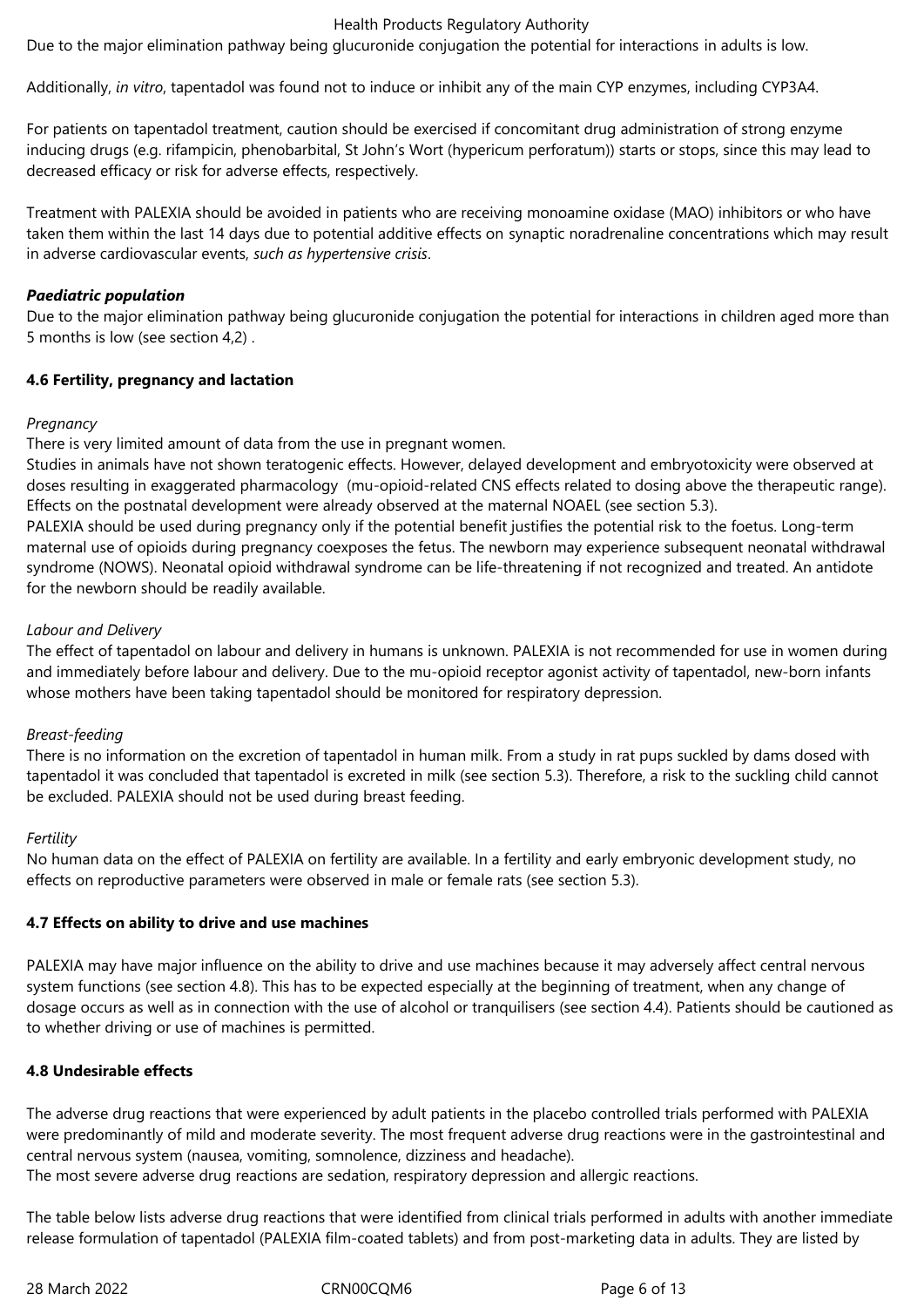class and frequency. Frequencies are defined as very common (≥1/10); common (≥1/100 to<1/10); uncommon (≥1/1,000 to <1/100); rare (≥1/10,000 to <1/1,000); very rare (<1/10,000), not known (cannot be estimated from the available data).

| <b>ADVERSE DRUG REACTIONS</b>                            |                                       |                                                                                                   |                                                                                                                                                                                                 |                                                                                    |                |
|----------------------------------------------------------|---------------------------------------|---------------------------------------------------------------------------------------------------|-------------------------------------------------------------------------------------------------------------------------------------------------------------------------------------------------|------------------------------------------------------------------------------------|----------------|
|                                                          | <b>Frequency</b>                      |                                                                                                   |                                                                                                                                                                                                 |                                                                                    |                |
| <b>System Organ Class</b>                                |                                       |                                                                                                   |                                                                                                                                                                                                 |                                                                                    |                |
|                                                          | <b>Very</b><br>common                 | Common                                                                                            | <b>Uncommon</b>                                                                                                                                                                                 | Rare                                                                               | <b>Unknown</b> |
| Immune system disorders                                  |                                       |                                                                                                   |                                                                                                                                                                                                 | Drug<br>Hypersensitivity*                                                          |                |
| <b>Metabolism and nutrition disorders</b>                |                                       | Decreased                                                                                         |                                                                                                                                                                                                 |                                                                                    |                |
| <b>Psychiatric</b><br>disorders                          |                                       | appetite<br>Anxiety,<br>Confusional<br>state,<br>Hallucination,<br>Sleep<br>disorder,<br>Abnormal | Depressed<br>mood,<br>Disorientation,<br>Agitation,<br>Nervousness,<br>Restlessness,<br>Euphoric                                                                                                | Thinking<br>abnormal                                                               | Delirium**     |
| Nervous system disorders                                 | Dizziness,<br>Somnolence,<br>Headache | dreams<br>Tremor                                                                                  | mood<br>Disturbance in<br>attention,<br>Memory<br>impairment,<br>Presyncope,<br>Sedation,<br>Ataxia,<br>Dysarthria,<br>Hypoaesthesia,<br>Paraesthesia,<br>Muscle<br>contractions<br>involuntary | Convulsion,<br>Depressed level<br>of<br>consciousness,<br>Coordination<br>abnormal |                |
| <b>Eye disorders</b>                                     |                                       |                                                                                                   | Visual<br>disturbance                                                                                                                                                                           |                                                                                    |                |
| <b>Cardiac disorders</b>                                 |                                       |                                                                                                   | Heart rate<br>increased,<br>Palpitations                                                                                                                                                        | Heart rate<br>decreased                                                            |                |
| <b>Vascular disorders</b>                                |                                       | Flushing                                                                                          | Blood pressure<br>decreased                                                                                                                                                                     |                                                                                    |                |
| Respiratory, thoracic and mediastinal<br>disorders       |                                       |                                                                                                   | Respiratory<br>depression,<br>Oxygen<br>saturation<br>decreased,<br>Dyspnoea                                                                                                                    |                                                                                    |                |
| <b>Gastrointestinal disorders</b>                        | Nausea,<br>Vomiting                   | Constipation,<br>Diarrhoea,<br>Dyspepsia,<br>Dry mouth                                            | Abdominal<br>discomfort                                                                                                                                                                         | Impaired<br>gastric<br>emptying                                                    |                |
| Skin and subcutaneous tissue disorders                   |                                       | Pruritus,<br>Hyperhidrosis,<br>Rash                                                               | Urticaria                                                                                                                                                                                       |                                                                                    |                |
| <b>Musculoskeletal and connective tissue</b><br>disorder |                                       | Muscle<br>spasms                                                                                  | Sensation of<br>heaviness                                                                                                                                                                       |                                                                                    |                |
| <b>Renal and urinary disorders</b>                       |                                       |                                                                                                   | Urinary<br>hesitation,<br>Pollakiuria                                                                                                                                                           |                                                                                    |                |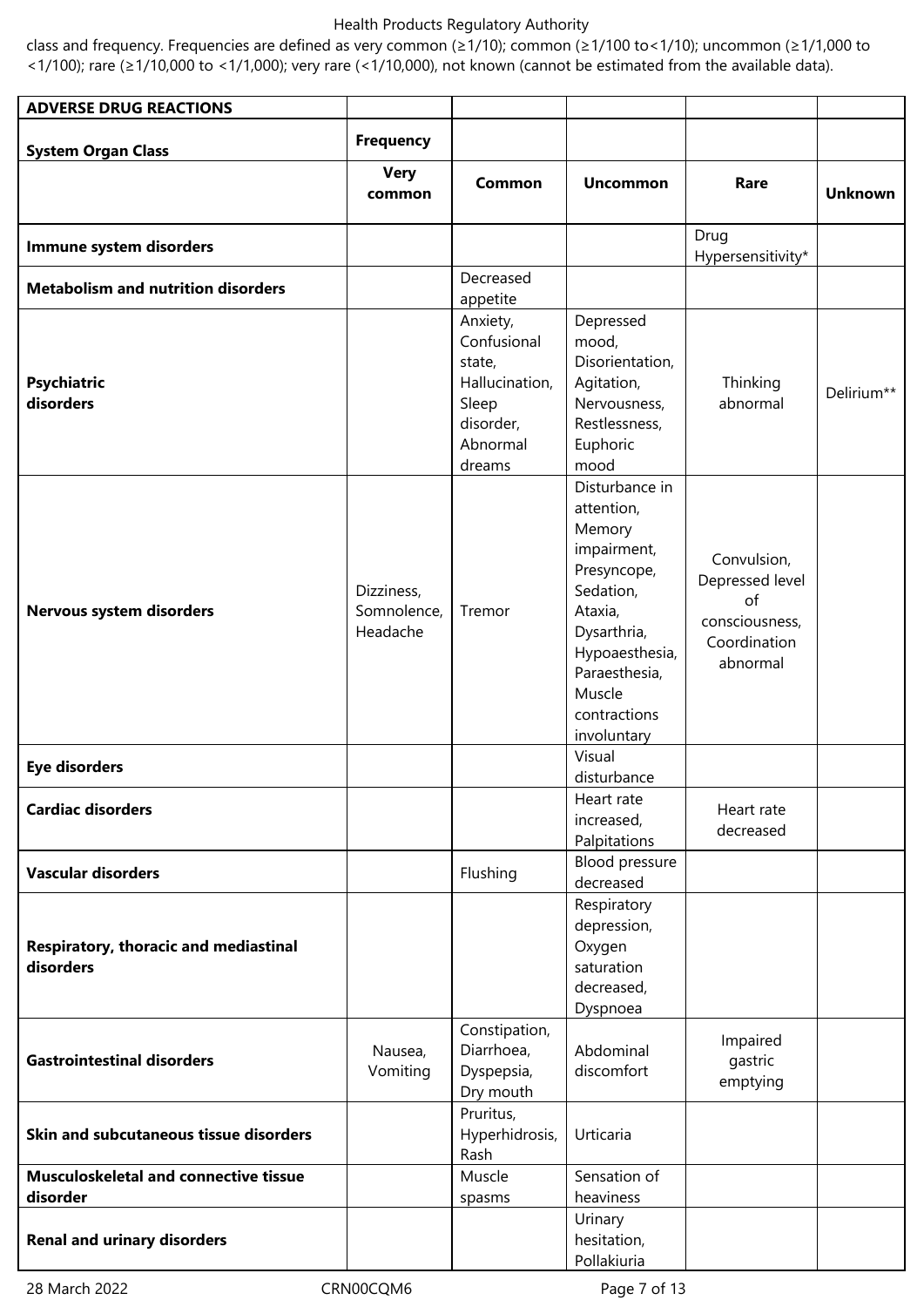|                                                                                                    | Asthenia,   | syndrome,      |  |
|----------------------------------------------------------------------------------------------------|-------------|----------------|--|
|                                                                                                    | Fatigue,    | Oedema,        |  |
| <b>General disorders and administration site</b>                                                   | Feeling of  | Feeling        |  |
| conditions                                                                                         | body        | abnormal,      |  |
|                                                                                                    | temperature | Feeling drunk, |  |
|                                                                                                    | change      | Irritability,  |  |
|                                                                                                    |             | Feeling of     |  |
|                                                                                                    |             | relaxation     |  |
| * Post-marketing rare events of angioedema, anaphylaxis and anaphylactic shock have been reported. |             |                |  |

*\*\* Post marketing cases of delirium were observed in patients with additional risk factors such as cancer and advanced age.*≙≙≙≙≙

Clinical trials performed in adults using another immediate release formulation of tapentadol (PALEXIA film-coated tablets) with patient exposure up to 90 days have shown∃little evidence of withdrawal symptoms upon abrupt discontinuations and these were generally classified as mild, when they occurred. Nevertheless, physicians should be vigilant for symptoms of withdrawal (see section 4.2) and treat patients accordingly should they occur.

The risk of suicidal ideation and suicides committed is known to be higher∔in patients suffering from chronic pain. In addition, substances with a pronounced influence on the monoaminergic system have been associated with an increased risk of suicidality in patients suffering from depression, especially at the beginning of treatment. For tapentadol data from clinical trials and post-marketing reports do not provide evidence for an increased risk

## *Paediatric population*

Frequency, type and severity of adverse reactions in children and adolescents treated with PALEXIA are expected to be the same as in adults treated with PALEXIA. No new safety issues have been identified from completed paediatric trials for any of the age subgroups investigated.

No clinical trial data on withdrawal symptoms in children using IR formulation of tapentadol are available; however physicians should be vigilant for symptoms of withdrawal after repeated administration of tapentadol and its abrupt cessation (see section 4.2).

## Reporting of suspected adverse reactions

Reporting suspected adverse reactions after authorisation of the medicinal product is important. It allows continued monitoring of the benefit/risk balance of the medicinal product. Healthcare professionals are asked to report any suspected adverse reactions via HPRA Pharmacovigilance Website: www.hpra.ie.

## **4.9 Overdose**

## *Sympto[ms](http://www.hpra.ie/)*

Human experience with overdose of tapentadol is very limited. Preclinical data suggest that symptoms similar to those of other centrally acting analgesics with mu-opioid receptor agonist activity are to be expected upon intoxication with tapentadol. In principle, these symptoms include, referring to the clinical setting, in particular miosis, vomiting, cardiovascular collapse, consciousness disorders up to coma, convulsions and respiratory depression up to respiratory arrest.

#### *Management*

Management of overdose should be focused on treating symptoms of mu-opioid agonism. Primary attention should∟be given to re-establishment of a patent airway and institution of assisted or controlled ventilation when overdose of tapentadol is suspected.

Pure opioid receptor antagonists such as naloxone are specific antidotes to respiratory depression resulting from opioid overdose. Respiratory depression following an overdose may outlast the duration of action of the opioid receptor antagonist. Administration of an opioid receptor antagonist is not a substitute for continuous monitoring of airway, breathing, and circulation following an opioid overdose. If the response to opioid receptor antagonists is suboptimal or only brief in nature, an additional dose of antagonist (e.g. naloxone) should be administered as directed by the manufacturer of the product. Gastrointestinal decontamination may be considered in order to eliminate unabsorbed active substance. Gastrointestinal decontamination with activated charcoal or by gastric lavage may be considered within 2 hours after intake. Before attempting gastrointestinal decontamination, care should be taken to secure the airway.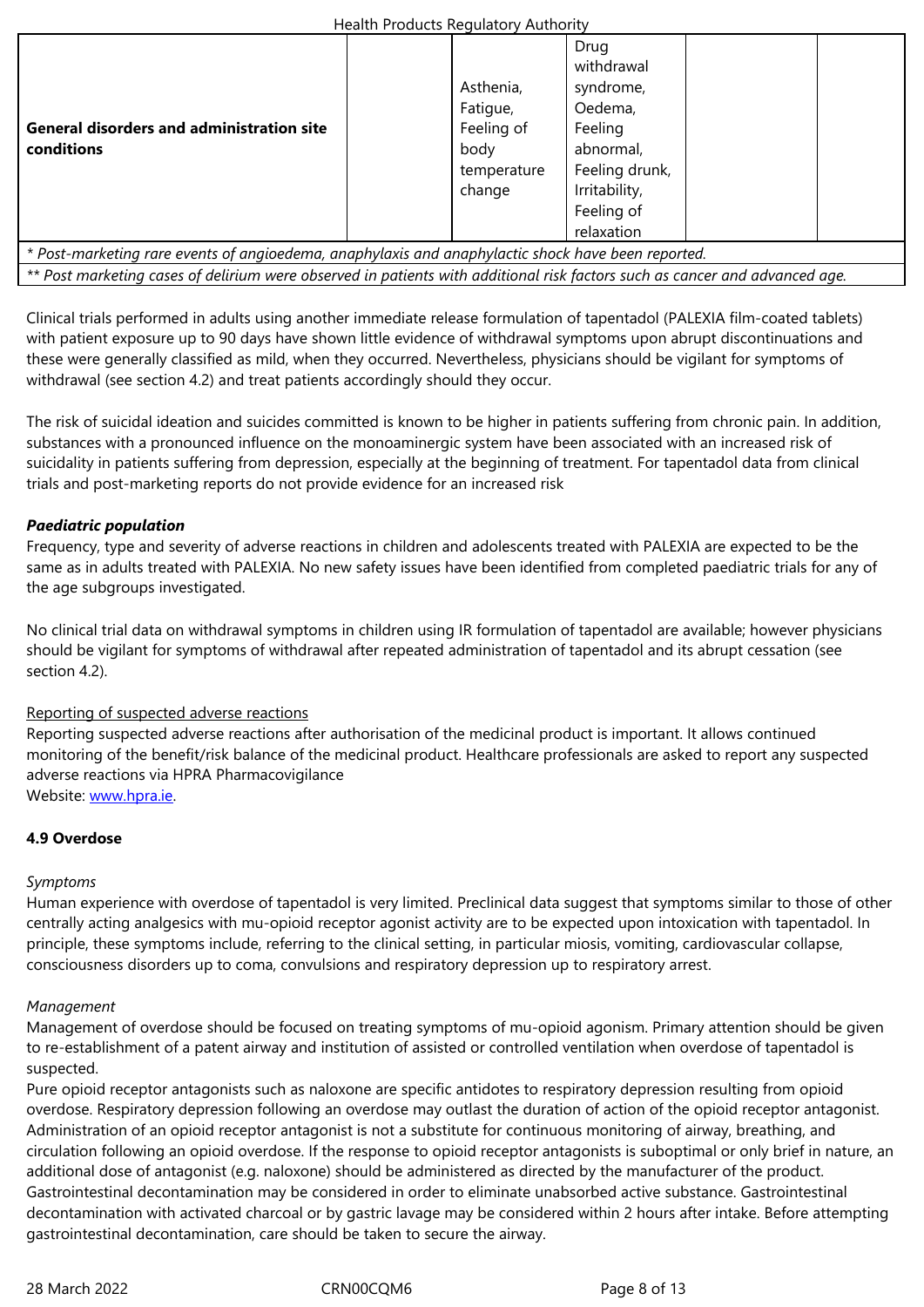## **5 PHARMACOLOGICAL PROPERTIES**

## **5.1 Pharmacodynamic properties**

Pharmacotherapeutic group: Analgesics; opioids; other opioids ATC≙code:≙N02AX06

Tapentadol is a strong analgesic with microgram-agonistic opioid and additional noradrenaline reuptake inhibition properties. Tapentadol exerts its analgesic effects directly without a pharmacologically active metabolite.

Tapentadol demonstrated efficacy in preclinical models of nociceptive, neuropathic, visceral and inflammatory pain;Efficacyhas been verified in clinical trials in adults with another immediate-release formulation of tapentadol (film-coated tablets) covering nociceptive pain conditions including postoperative orthopaedic and abdominal pain as well as chronic pain due to osteoarthritis of the hip⊇or knee. In general the analgesic effect of tapentadol≟in nociceptive pain trials in adults was similar to that observed with a strong opioid used as comparator.

Effects on the cardiovascular system: In a thorough human QT trial in adults, no effect was observed of multiple therapeutic and supratherapeutic doses of tapentadol on the QT interval. Similarly, tapentadol had no relevant effect on other ECG parameters (heart rate, PR interval, QRS duration, T-wave or U-wave morphology).

## *Paediatric population*

Efficacy of tapentadol oral solution taken for up to 72 hours has been demonstrated in children and adolescents (age between 2 years and <18 y) with postsurgical pain.

## **5.2 Pharmacokinetic properties**

The bioavailability as assessed by C<sub>max</sub>and AUC and all other pharmacokinetic parameters determined for tapentadol after administration of 100 mg tapentadol as oral solution were similar compared to a 100 mg film-coated tablet (another oral immediate-release formulation). Therefore the information given below based on trials with film-coated tablets is also applicable to the oral solution.

## *Absorption*

Tapentadol is rapidly and completely absorbed after oral administration of PALEXIA. Mean absolute bioavailability after single-dose administration (fasting) is approximately 32% due to extensive first-pass metabolism. Maximum serum concentrations of tapentadol are typically observed at around 1.25 hours after administration of film-coated tablets. Dose-proportional increases in the C<sub>max</sub> and AUC values of tapentadol have been observed after administration of film-coated tablets over the oral therapeutic dose range.

A multiple (every 6 hour) dose trial with doses ranging from 75 to 175 mg tapentadol administered as film-coated tablets showed an accumulation ratio between 1.4 and 1.7 for the parent active substance and between 1.7 and 2.0 for the major metabolite tapentadol-O-glucuronide, which are primarily determined by the dosing≟interval and apparent half-life of tapentadol and its metabolite. Steady state serum concentrations of tapentadol are reached on the second day of the treatment regimen.

## *Food Effect*

The AUC and C<sub>max</sub> increased by 25% and 16%, respectively, when film-coated tablets were administered after a high-fat, high-calorie breakfast. The time to maximum plasma concentration was delayed by 1.5 hours under these conditions.Based on efficacy data obtained at early assessment time points during phase II/III, the food effect does not appear to be of clinical relevance PALEXIA may be given with or without food.

## *Distribution*

Tapentadol is widely distributed throughout the body. Following intravenous administration, the volume of distribution (Vz) for tapentadol is 540  $+/-$  98 l.

The serum protein binding is low and amounts to approximately 20% mainly bound to albumin.

## *Metabolism*

About 97% of the parent compound is metabolised. The major pathway of tapentadol metabolism is conjugation with glucuronic acid to produce glucuronides. After oral administration approximately 70% of the dose is excreted in urine as conjugated forms (55% glucuronide and 15% sulfate of tapentadol). Uridine diphosphate glucuronyl transferase (UGT) is the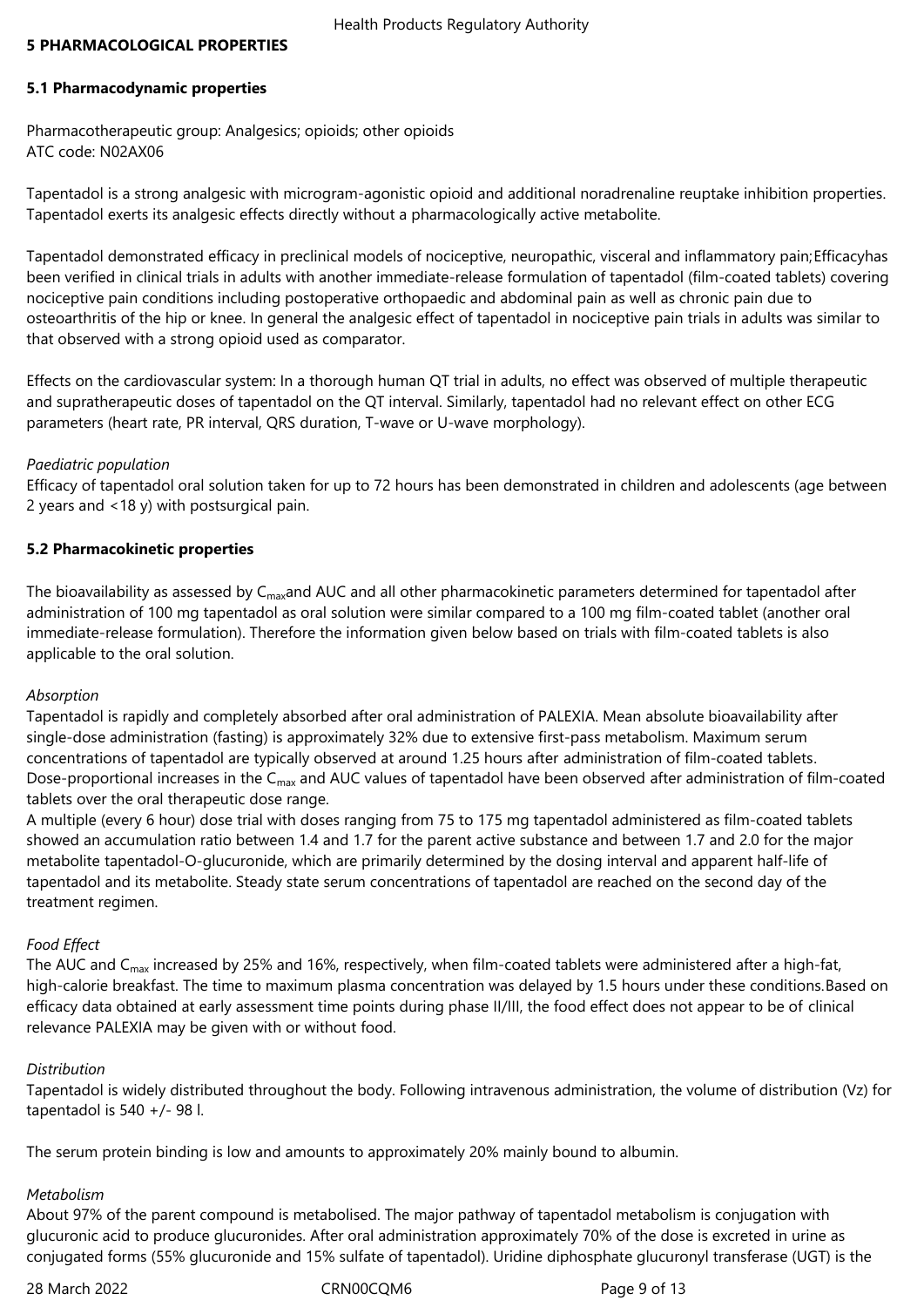primary enzyme involved in the glucuronidation (mainly UGT1A6, UGT1A9 and UGT2B7 isoforms). A total of 3% of active substance is excreted in urine as unchanged active substance. Tapentadol is additionally metabolised to N-desmethyl tapentadol (13%) by CYP2C9 and CYP2C19 and to hydroxy tapentadol (2%) by CYP2D6, which are further metabolised by conjugation. Therefore, active substance metabolism mediated by cytochrome P450 system is of less importance than glucoronidation.

None of the metabolites contributes to the analgesic activity.

## *Elimination*

Tapentadol and its metabolites are excreted almost exclusively (99%) via the kidneys. The total clearance after intravenous administration is 1530 +/- 177 ml/min.

## *Special populations*

#### *Elderly*

The mean exposure (AUC) to tapentadol was similar in a trial with elderly subjects (65-78 years of age) compared to young adults (19-43 years of age), with a 16% lower mean C<sub>max</sub> observed in the elderly subject group compared to young adult subjects.

## *Renal Impairment*

AUC and C<sub>max</sub> of tapentadol were comparable≀in subjects with∠varying degrees of renal function (from normal to severely impaired). In contrast, increasing exposure (AUC) to tapentadol-O-glucuronide was observed with increasing degree of renal impairment. In subjects with mild, moderate, and severe renal impairment, the AUC of tapentadol-O-glucuronide are 1.5-, 2.5-, and 5.5-fold higher compared with normal renal function, respectively.

## *Hepatic Impairment*

Administration of tapentadol resulted in higher exposures and serum levels to tapentadol≟in subjects with≟impaired hepatic function compared to subjects with normal hepatic function. The ratio⊇of tapentadol pharmacokinetic parameters for the mild and moderate hepatic impairment groups in comparison to the normal hepatic function group were 1.7 and 4.2, respectively, for AUC; 1.4 and 2.5, respectively, for C<sub>max</sub>; and 1.2 and 1.4, respectively, for t1/2.The rate of formation of tapentadol-O-glucuronide was lower in subjects with increased liver impairment.

## *Pharmacokinetic Interactions*

Tapentadol is mainly metabolised by glucuronidation, and only a small amount is metabolised by oxidative pathways. As glucuronidation is a high capacity/low affinity system, which is not easily saturated even in disease, and as therapeutic concentrations of active substances are generally well below the concentrations needed for potential inhibition of glucuronidation, any clinically relevant interactions caused by phase 2 metabolism are unlikely to occur. In a set of drug-drug interaction trials using paracetamol, naproxen, acetylsalicylic acid and probenecid, a possible influence of these active substances on the glucuronidation of tapentadol was investigated. The trials∠with probe active substances naproxen (500 mg twice daily for 2 days) and probenecid (500 mg twice daily for 2 days) showed increases in AUC of tapentadol by 17% and 57%, respectively. Overall, no clinically relevant effects on the serum concentrations of tapentadol were observed in these trials. Furthermore, interaction trials of tapentadol with metoclopramide and omeprazole were conducted to investigate a possible influence of these active substances on the absorption of tapentadol. These trials also showed no clinically relevant effects on tapentadol serum concentrations.

*In vitro* studies did not reveal any potential of tapentadol to either inhibit or induce cytochrome P450 enzymes. Thus, clinically relevant interactions mediated by the cytochrome P450 system are unlikely to occur.

Plasma protein binding of tapentadol is low (approximately 20%). Therefore, the likelihood of pharmacokinetic drug-drug interactions by displacement from the protein binding site is low.

## *Paediatric population*

## *Absorption*

In the paediatric population the maximum serum concentrations were observed at a similar time to adults, with no age≀related changes.

## *Food Effect*

A dedicated food effect trial has not been performed in children and adolescents. In the phase III trial performed in children and adolescentstapentadol oral solution was given irrespective of food intake.

Based on efficacy data obtained during the phase III trial≀in children and adolescents, the food effect does not appear to be of clinical relevance. PALEXIA may be given with or without food.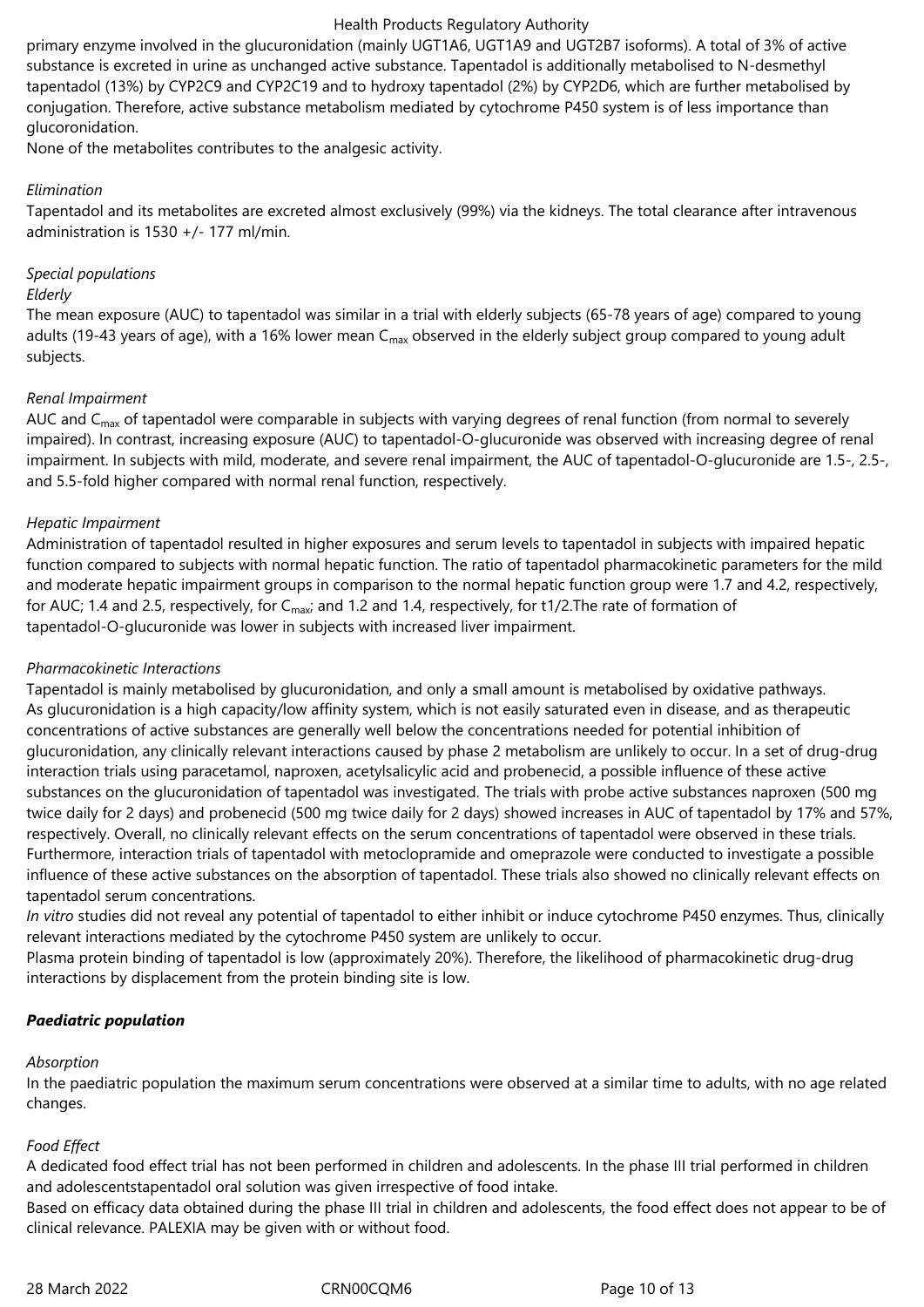## *Distribution*

The volume of distribution per age group≀in children following oral administration∠of tapentadol and derived from population pharmacokinetic modelling (Pop PK) is shown in the following table:

| Age group                      | Apparent volume of distribution (V/F) following oral administration<br>(L)<br>Mean $+/-$ SE |
|--------------------------------|---------------------------------------------------------------------------------------------|
|                                |                                                                                             |
| 12 years to less than 18 years | $923 +/- 36$                                                                                |
| 6 years to less than 12 years  | $534 +/- 25$                                                                                |
| 2 years to less than 6 years   | $276 + (-17)$                                                                               |
|                                | .                                                                                           |

Parameters≙based≙on≙new≙combined≙model

## *Metabolism*

In humans aged 5 months or more the metabolism of tapentadol is extensive.

## *Elimination*

The paediatric clearance of tapentadol following oral administration and derived from Pop PK modelling for the different age aroups is shown in the table below.

| Age group                      | Apparent clearance of tapentadol (CL/F) following oral administration<br>(L/h)<br>Mean $+/-$ SD |
|--------------------------------|-------------------------------------------------------------------------------------------------|
| 12 years to less than 18 years | $212 + 7$                                                                                       |
| 6 years to less than 12 years  | $149 +/- 7$                                                                                     |
| 2 years to less than 6 years   | $80 +/- 5$                                                                                      |

Parameters based on new combined model

## *Special populations*

*Renal and Hepatic Impairment*

PALEXIA has not been studied in children and adolescents with renal and hepatic impairment.

## *Pharmacokinetic Interactions*

Dedicated drug-drug interaction trials have not been performed in children and adolescents.

## **5.3 Preclinical safety data**

Tapentadol was not genotoxic≟in bacteria in the Ames test. Equivocal findings were observed≟in an*in vitro* chromosomal aberration test, but when the test was repeated the results were clearly negative. Tapentadol was not genotoxic in vivo, using the two endpoints of chromosomal aberration and unscheduled DNA synthesis, when tested up to the maximum tolerated dose. Long-term animal studies did not identify a potential carcinogenic risk relevant to humans.

Tapentadol had no influence on male or female fertility in rats but there was reduced in utero survival at the high dose. It is not known whether this was mediated via the male or the female. Tapentadol showed noteratogenic effects in rats and rabbits following intravenous and subcutaneous exposure; however, delayed development and embryotoxicity were observed after administration of doses resulting in exaggerated pharmacology (mu-opioid related CNS effects related to dosing above the therapeutic range). After intravenous dosing in rats reduced in utero survival was seen. In rats tapentadol caused increased mortality of the F<sub>1</sub> pups that were directly exposed≀via milk between days 1 and 4 post partum already at dosages that did not provoke maternal toxicities. There were no effects on neurobehavioral parameters.

Excretion into breast milk was investigated in rat pups suckled by dams dosed with tapentadol. Pups were dose-dependently exposed to tapentadol and tapentadol O-glucuronide. It was concluded that tapentadol is excreted in milk.

Juvenile rats were treated from post-natal day 6 to day 90, which covered the period of development corresponding to infancy, childhood and adolescence in humans. During the first 3 days of treatment, a numerically higher incidence of mortality was observed at doses of ≥ 25 mg/kg/day with Tapentadol plasma exposure at the LOAEL comparable to the predicted clinical plasma exposure in children. Tapentadol was well tolerated in pups older than 10 days, There were no treatment-related clinical signs, effects on body weight, food consumption, pre-weaning or reproductive development, long-bone growth, motor activity, behaviour or learning and memory. Organ weights and macroscopic or microscopic evaluation showed no treatment-related changes. Tapentadol did∈not influence sexual development, mating or pregnancy parameters in the treated animals.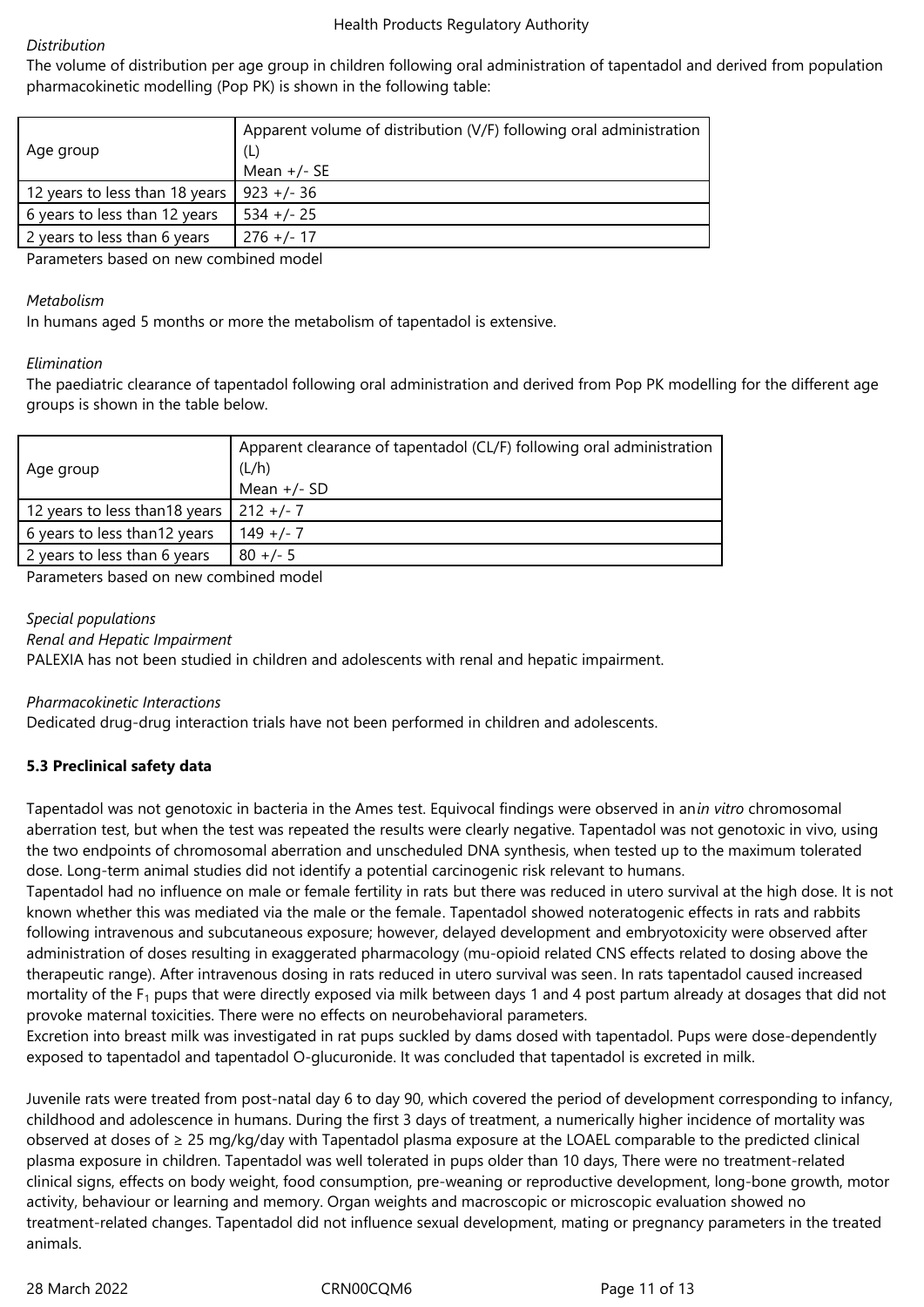## **6 PHARMACEUTICAL PARTICULARS**

## **6.1 List of excipients**

Sodium benzoate (E 211) Citric acid monohydrate Sucralose (E\_955) Raspberry flavor containing propylene glycol (E 1520) Sodium hydroxide (for pH adjustment) Purified≙water

## **6.2 Incompatibilities**

Not applicable

## **6.3 Shelf life**

5 years

After first opening of the bottle, the solution should not be used for longer than six weeks.

#### **6.4 Special precautions for storage**

Unopened: This medicinal product does not require any special storage conditions. After first opening: Store in an upright position.

## **6.5 Nature and contents of container**

High density polyethylene(HDPE)-bottles sealed with aluminium foil liner and closed with a high density polyethylene (HDPE) / polypropylene (PP) child-resistant cap.

Each bottle of the oral solution is provided with a dosing pipette and an adapter attached to the dosing pipette.

The scale of the 5 ml dosing pipette is subdivided in 0.1 ml intervals. Additionally, the right scale shows the single doses for adults.

100 ml bottles and 200 ml bottles

Not all pack sizes may be marketed.

## **6.6 Special precautions for disposal and other handling**

No special requirements for disposal.

For other handling see section 4.2

## **7 MARKETING AUTHORISATION HOLDER**

Grunenthal≙Pharma≙Ltd 4045≙Kingswood≙Road Citywest Business Park Citywest Co≙Dublin Ireland